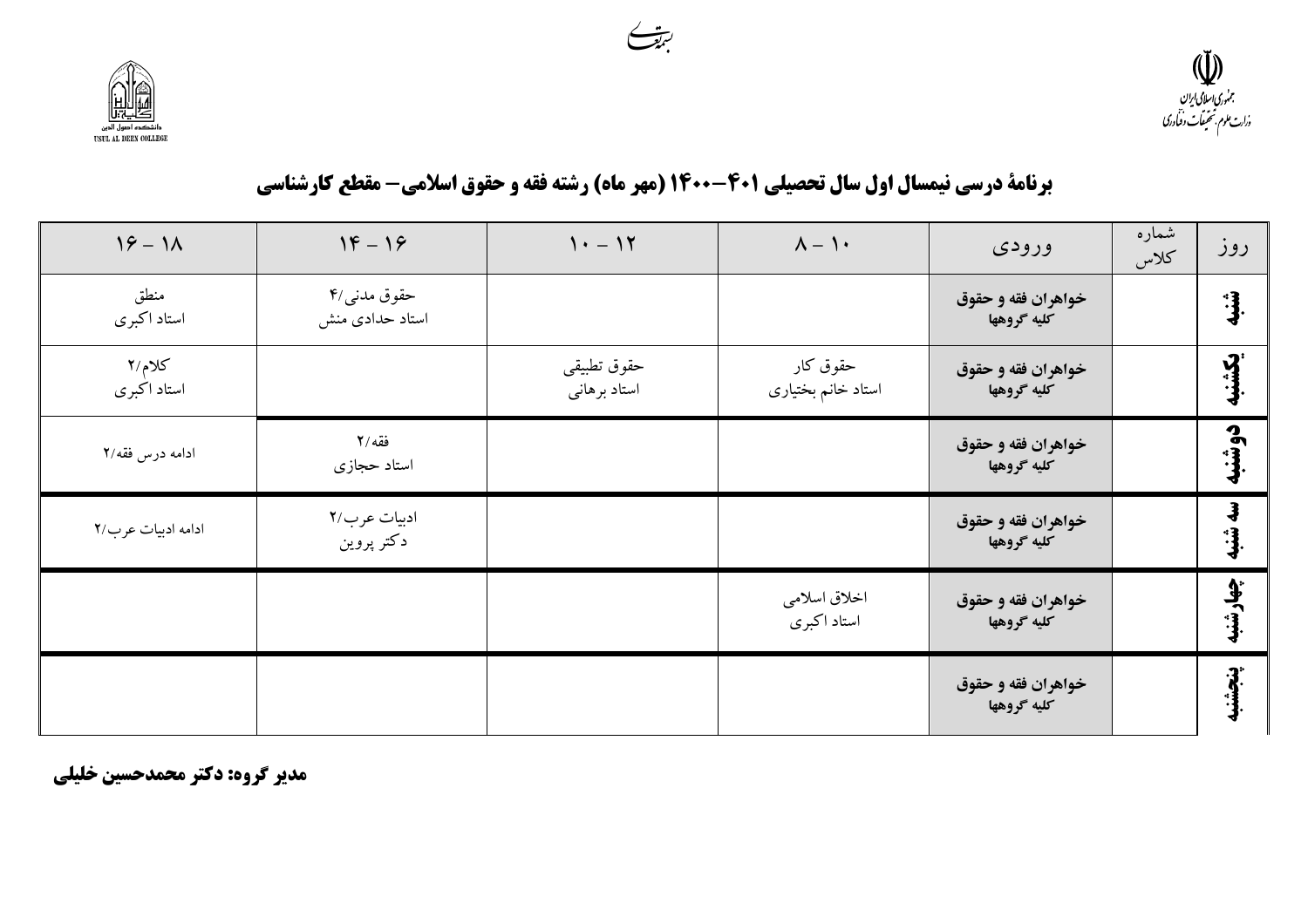



|                                                             |                                                                   | $\smile$ .<br>برنامة درسي نيمسال اول (مهرماه) سال تحصيلي 401-1400 مقطع كارشناسي آموزش زبان انگليسي |                                           |                                     |               | $\mathbb{Q}$<br>جمنوری اسلامی ایران<br>درارت علوم بتحقيقات وفيأدرى |
|-------------------------------------------------------------|-------------------------------------------------------------------|----------------------------------------------------------------------------------------------------|-------------------------------------------|-------------------------------------|---------------|--------------------------------------------------------------------|
| $17 - 11$                                                   | $12 - 17$                                                         | $1 - 11$                                                                                           | $Y - 1$                                   | ورودى                               | شماره<br>كلاس | روز                                                                |
|                                                             |                                                                   | تدريس عملي/٢ دبيرستان<br>استاد خانم هاشمی                                                          | تدریس عملی/۱ راهنمایی<br>استاد خانم هاشمی | آموزش زبان انگلیسی<br>ورودی ۹۷      |               | شنبه                                                               |
|                                                             | کلیات زبانشناس <sub>ی</sub> /۱<br>استاد باقرى                     | متون اسلامي<br>استاد خانم دکتر واعظ موسوی                                                          |                                           | آموزش زبان انگلیسی<br>ورودی ۹۸ و ۹۹ |               |                                                                    |
|                                                             |                                                                   | متون اسلامي<br>استاد خانم دکتر واعظ موسوی                                                          | گفت و شنود/۱<br>استاد میراسماعیلی         | آموزش زبان انگلیسی<br>ورودی ۱٤۰۰    |               |                                                                    |
| تهیه مطالب درسی دبیرستان<br>استاد خانم عرب نژاد             | دوزبانگی<br>استاد خانم عرب نژاد                                   | تهیه مطالب کمک درسی<br>استاد خانم دانشور                                                           | ترجمه متون مطبوعاتي<br>استاد عابدى        | آموزش زبان انگلیسی<br>ورودی ۹۷      |               | بكشنبه                                                             |
| معارف اسلامي/٢<br>استاد اکبری                               |                                                                   |                                                                                                    | روانشناسی تربیتی<br>استاد خانم نورایی     | آموزش زبان انگلیسی<br>ورودی ۹۸ و ۹۹ |               |                                                                    |
|                                                             | خواندن درک و مطلب/۱<br>استاد خانم حسینی (شروع<br>كلاس ساعت ۱۴:۳۰) | دستور نگارش/۱<br>دكتر كوليوند                                                                      | تربيت بدني/١<br>استاد خانم صادقى          | آموزش زبان انگلیسی<br>ورودی ۱٤۰۰    |               |                                                                    |
| بررسی و تحلیل محتوای کتابهای دوره<br>دبيرستان<br>دكتر برقعي | تهیه مطالب درسی راهنمایی<br>استاد برقعي                           | آزمون سازی<br>دکتر گوردزی                                                                          |                                           | آموزش زبان انگلیسی<br>ورودی ۹۷      |               | دوشنبه                                                             |
|                                                             | دستور زبان پیشرفته<br>دکتر گودرزی (شروع کلاس<br>ساعت ۱۲)          |                                                                                                    | نمونه های نثر ساده<br>استاد میراسماعیلی   | آموزش زبان انگلیسی<br>ورودی ۹۸ و ۹۹ |               |                                                                    |
|                                                             | فارسي عموم/او٢<br>دكتر خانم خدايي                                 | گفت و شنود/۱<br>استاد میراسماعیلی                                                                  |                                           | آموزش زبان انگلیسی<br>ورودی ۱٤۰۰    |               |                                                                    |
|                                                             |                                                                   |                                                                                                    | اخلاق اسلامي<br>استاد اکبری               | آموزش زبان انگلیسی<br>ورودی ۹۷      |               | $\frac{3}{2}$                                                      |
|                                                             | خواندن و درک مطلب/۳<br>استاد خانم زنديه                           | گفت و شنود/۳<br>استاد اشرفيان                                                                      |                                           | آموزش زبان انگلیسی<br>ورودی ۹۹ و ۹۹ |               | شنبه                                                               |
|                                                             | خواندن درك و مطلب/١<br>استاد خانم حسینی                           | <mark>دستور نگارش/۱</mark><br>دكتر كوليوند                                                         | فنون يادگيري<br>استاد خانم دانشور         | آموزش زبان انگلیسی<br>ورودی ۱٤۰۰    |               |                                                                    |
|                                                             | ادامه خواندن و درک مطلب/۳                                         | گفت و شنود/۳<br>استاد خانم اشرفيان                                                                 |                                           | آموزش زبان انگلیسی<br>ورودی ۹۸ و ۹۹ |               | ينها.<br>شنبها                                                     |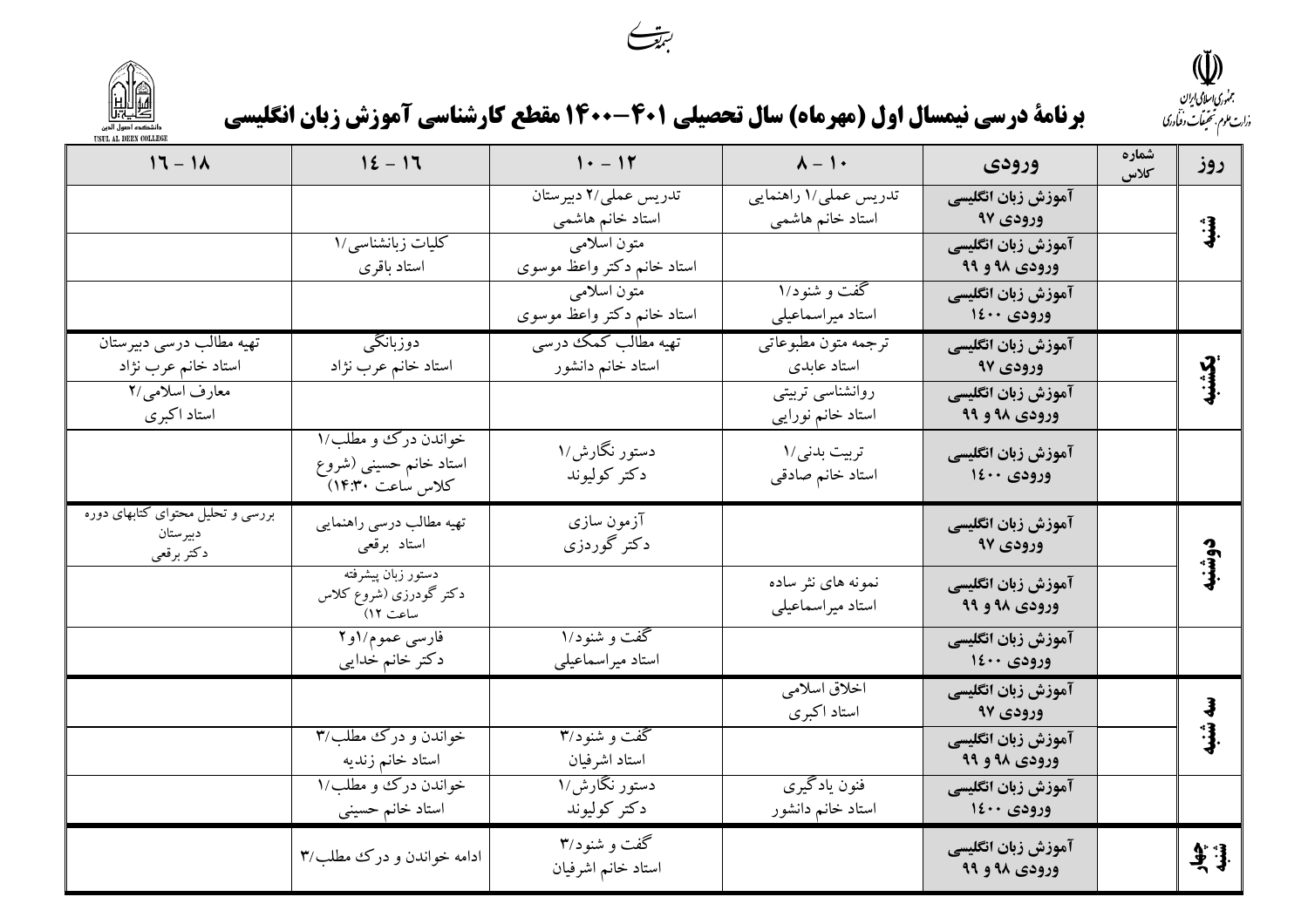

| <b>برنامة درسي نيمسال اول (مهر) سال تحصيلي 401-1400</b> |
|---------------------------------------------------------|
| <b>مقطع کارشناسی و کارشناسی ارشد - گروه عربی</b>        |

|                                                                 | محملت<br>برنامة درسي نيمسال اول (مهر) سال تحصيلي 401-1400<br><b>مقطع کارشناسی و کارشناسی ارشد - گروه عربی</b> |          |               |                           |               | جمهوری <i>اسلامی ایران</i><br>درارت علوم بتحقيقات وفيأدرى |
|-----------------------------------------------------------------|---------------------------------------------------------------------------------------------------------------|----------|---------------|---------------------------|---------------|-----------------------------------------------------------|
| $19 - 14$                                                       | $1Y - 10$                                                                                                     | $1 - 11$ | $\lambda - 1$ | رشته                      | شماره<br>كلاس | روز                                                       |
| تحلیل و نقد نثر دوره عباسی<br>استاد شهیدی                       | تحلیل متون ادبی با رویکرد<br>بلاغت قديم وجديد<br>دکتر مصطْفوی نیا                                             |          |               | کارشناسی ارشد ادبیات عرب  |               |                                                           |
| ترجمه متون اقتصادي عربي به فارسي<br>و بالعکس<br>دکتر مصطفوی نیا | صرف و نحو کاربردی با گرایش<br>ترجمه/١<br>استاد شهیدی                                                          |          |               | کارشناسی مترجمی زبان عربی |               |                                                           |
| تحلیل و نقد شعر دوره عباسی<br>استاد جمال يوسفي                  | تفاسیر ادبی قرآن کریم<br>دكتر شريف عسكري                                                                      |          |               | کارشناسی ارشد ادبیات عرب  |               |                                                           |
| آشنایی با لهجه های عربی معاصر<br>دکتر شریف عسکری                | تاریخ ادبیات و متون دوره<br>معاصر /٢ (شعر)<br>استاد جمال يوسفي                                                |          |               | کارشناسی مترجمی زبان عربی |               |                                                           |
| ادبيات مقاومت<br>استاد شهیدی                                    |                                                                                                               |          |               | کارشناسی ارشد ادبیات عرب  |               | J,                                                        |
| تفسير موضوعي قرآن<br>استاد قمی                                  | تاریخ ادبیات و متون دوره<br>معاصر /١ (نشر)<br>استاد شهیدی                                                     |          |               | کارشناسی مترجمی زبان عربی |               | 1                                                         |
|                                                                 |                                                                                                               |          |               | کارشناسی ارشد ادبیات عرب  |               |                                                           |
| ترجمه همزمان/٢ (فارسي به عربي)<br>دکتر مصطفوی نیا               | ترجمه شفاهی/۲ فارسی به عربی<br>دکتر مصطفوی نیا                                                                |          |               | کارشناسی مترجمی زبان عربی |               | ำ}ู้                                                      |
| فقه اللغه العربيه<br>استاد جمال یوسفی                           | پروژه<br>استاد شهیدی                                                                                          |          |               | کارشناسی مترجمی زبان عربی |               | چهارشنب                                                   |
|                                                                 | آشنایی با قانون اساس <sub>ی</sub> ج ا<br>دکتر عابدی آرانی                                                     |          |               | کارشناسی مترجمی زبان عربی |               |                                                           |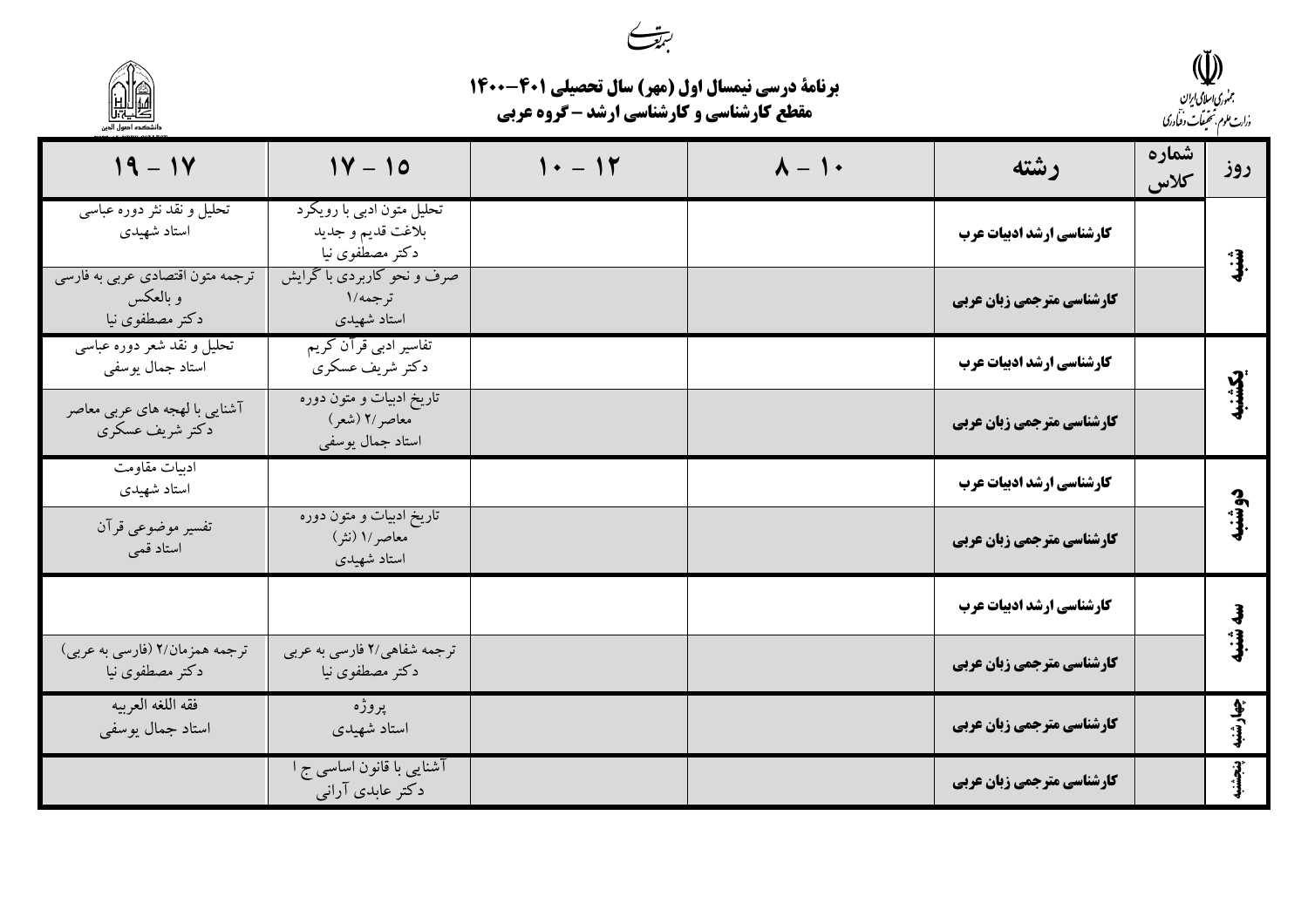



| برنامة درسي نيمسال اول (مهرماه) سال تحصيلي 401-1400 |
|-----------------------------------------------------|
| مقاطع كارشناسيارشد- گروههاي حقوقي                   |

| $17 - 11$                            | $12 - 17$                              | $1 - 11$                               | $\lambda - 1$                                       | رشته و سال ورود                             | ش كلاس | روز      |
|--------------------------------------|----------------------------------------|----------------------------------------|-----------------------------------------------------|---------------------------------------------|--------|----------|
|                                      |                                        |                                        |                                                     | حقوق خصوصى<br>مهر ۹۹                        |        | چهارشنبه |
|                                      |                                        |                                        |                                                     | حقوق خصوصى<br>$12 \cdots$ and $\frac{1}{2}$ |        |          |
| حقوق بين الملل خصوصي<br>دكتر فيروزي  | حقوق مدني/٢<br>استاد اسلامی            | حقوق تجارت<br>دكتر مهريار              | اجرای احکام و اسناد<br>استاد برهاني                 | حقوق خصوصى<br>ورودي مهر ۹۹                  |        |          |
| حقوق مدني/١<br>دکتر مومنی            | قواعد فقه<br>دكتر خليلي                | اجرای احکام و اسناد<br>استاد برهاني    | حقوق تجارت<br>استاد عبدي                            | حقوق خصوصى<br>ورودي مهر ۱٤۰۰                |        |          |
| حقوق جزاي اختصاصي/2<br>دكتر يوسف وند | پلیس علمی<br>استاد برهاني              | جامعه شناسی جنایی<br>استاد شیرود بزرگی | حقوق کیفری/ استاد شریفی<br>آيات الاحكام/ دكتر خليلي | حقوق جزا و جرم شناسی<br>ورودي مهر ۹۹        |        | ينجشنبه  |
| پلیس علمی<br>استاد برهاني            | جامعه شناسی جنایی<br>استاد شیرود بزرگی | متون فقه جزايي<br>دكتر خليلي           | حقوق جزای عمومی/۱<br>استاد ملااحمدي                 | حقوق جزا و جرم شناسی<br>ورودي مهر ۱٤۰۰      |        |          |

**تذکر: درس حقوق کیفری و آیات الاحکام بصورت یک واحدی و یک هفته در میان برگزار میشود.** 

**(لِيَّ))**<br>جن<sub>ورى اسلامی ای<sup>لان</sup><br>وزارت علوم تحقیقات وقاورى</sub>